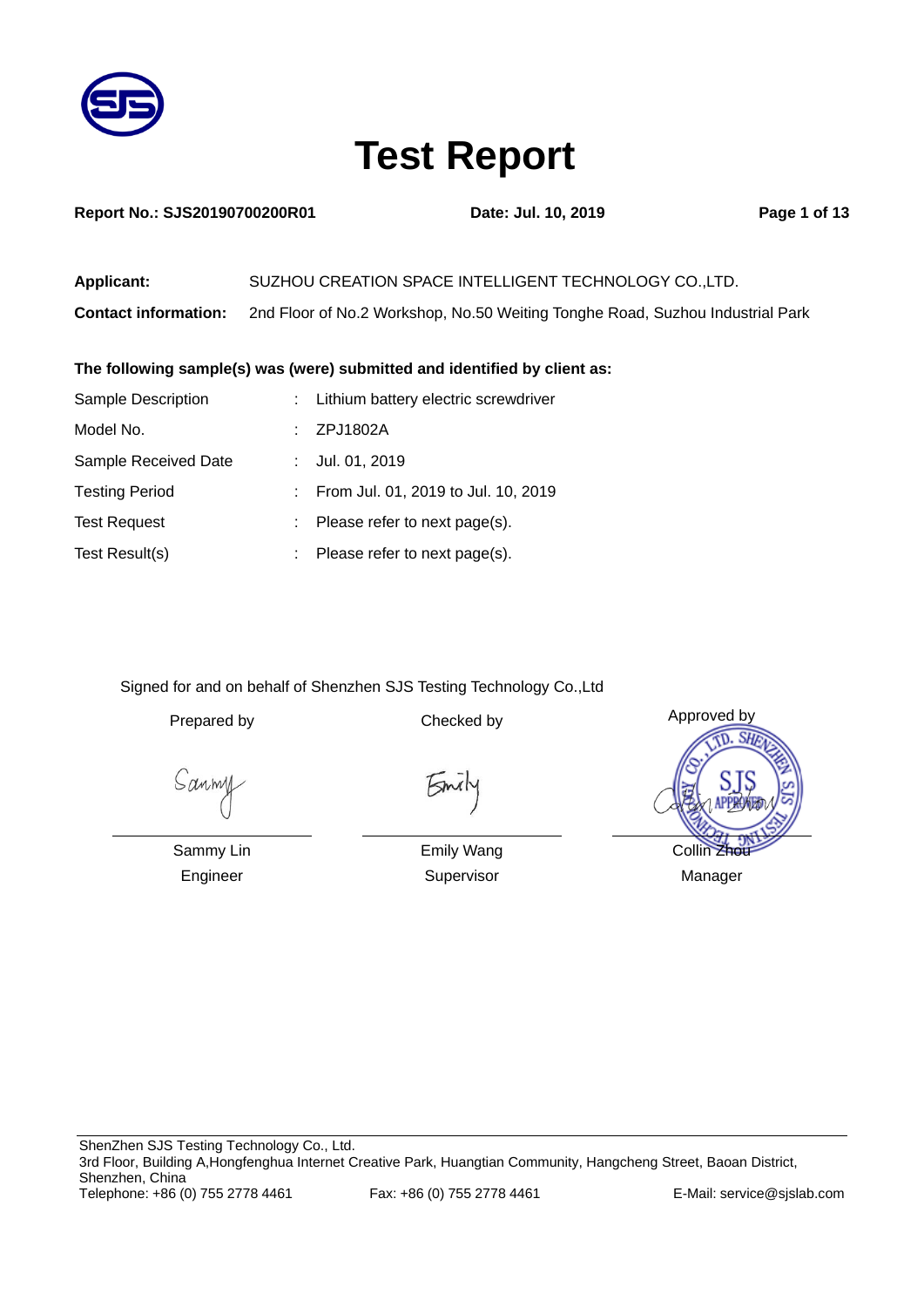

j,

## **Test Report**

|     | Report No.: SJS20190700200R01                                                                                                                             | Date: Jul. 10, 2019 | Page 2 of 13      |
|-----|-----------------------------------------------------------------------------------------------------------------------------------------------------------|---------------------|-------------------|
|     | <b>Summary of test results:</b>                                                                                                                           |                     |                   |
|     | <b>TEST REQUEST</b>                                                                                                                                       |                     | <b>CONCLUSION</b> |
| (1) | RoHS Directive 2011/65/EU and its subsequent amendments & Directive (EU)<br>2015/863<br>Lead (Pb), Cadmium(Cd), Mercury(Hg), Hexavalent Chromium(Cr(VI)), |                     |                   |
|     | Polybrominated Biphenyls (PBBs) and Polybrominated DiphenylEthers (PBDEs),<br>Phthalates (DBP, BBP, DEHP, DIBP)                                           |                     | <b>PASS</b>       |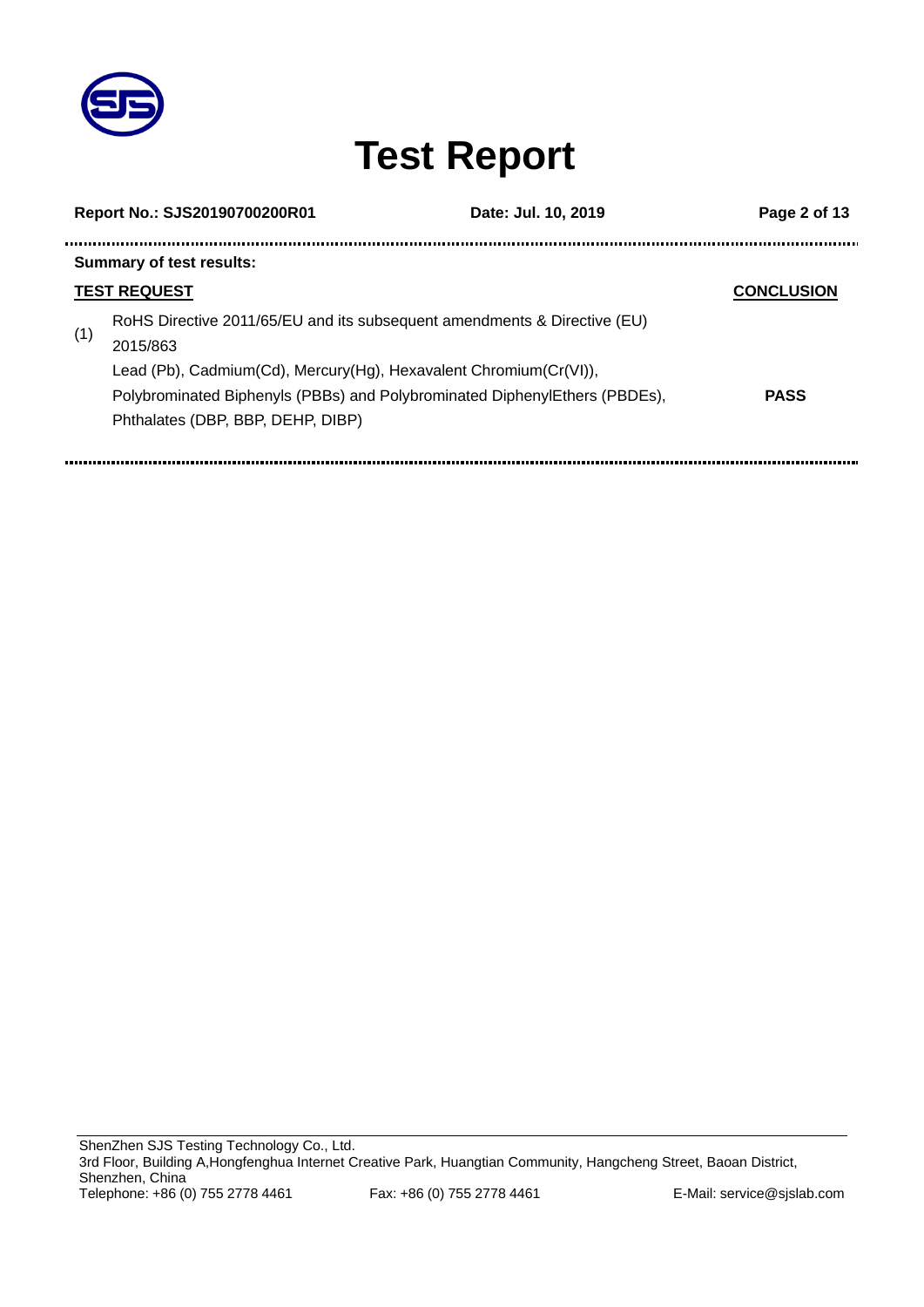

### **Report No.: SJS20190700200R01 Date: Jul. 10, 2019 Page 3 of 13**

**Test Material List**

| <b>Material No.</b><br><b>Description</b> |                                            |  |  |  |  |  |
|-------------------------------------------|--------------------------------------------|--|--|--|--|--|
| 1                                         | <b>Black plastic</b>                       |  |  |  |  |  |
| $\sqrt{2}$                                | Black plastic(Button)                      |  |  |  |  |  |
| $\sqrt{3}$                                | Transparent plastic(front)                 |  |  |  |  |  |
| 4                                         | Black sponge                               |  |  |  |  |  |
| 5                                         | Red wire                                   |  |  |  |  |  |
| $\,6$                                     | <b>Black wire</b>                          |  |  |  |  |  |
| $\overline{7}$                            | Silvery metal                              |  |  |  |  |  |
| 8                                         | Light black metal                          |  |  |  |  |  |
| $\boldsymbol{9}$                          | Gray metal                                 |  |  |  |  |  |
| 10                                        | Yellow body(led, PCB)                      |  |  |  |  |  |
| 11                                        | Green PCB                                  |  |  |  |  |  |
| 12                                        | Silvery metal(cover, switch, PCB)          |  |  |  |  |  |
| 13                                        | Golden metal(button, switch, PCB)          |  |  |  |  |  |
| 14                                        | Brown body(capacitor, PCB)                 |  |  |  |  |  |
| 15                                        | Black body(ic, PCB)                        |  |  |  |  |  |
| 16                                        | Black body(resistor, PCB)                  |  |  |  |  |  |
| 17                                        | Silvery solder(PCB)                        |  |  |  |  |  |
| 18                                        | Silvery metal(shell, USB socket, PCB)      |  |  |  |  |  |
| 19                                        | Black plastic(pin holder, USB socket, PCB) |  |  |  |  |  |
| 20                                        | Black body(triode, PCB)                    |  |  |  |  |  |
| 21                                        | Black body(diode, PCB)                     |  |  |  |  |  |
| 22                                        | Silvery metal(motor)                       |  |  |  |  |  |
| 23                                        | Gold metal(motor)                          |  |  |  |  |  |
| 24                                        | Light silver metal(motor)                  |  |  |  |  |  |
| 25                                        | Black plastic(motor)                       |  |  |  |  |  |
| 26                                        | Winding(motor)                             |  |  |  |  |  |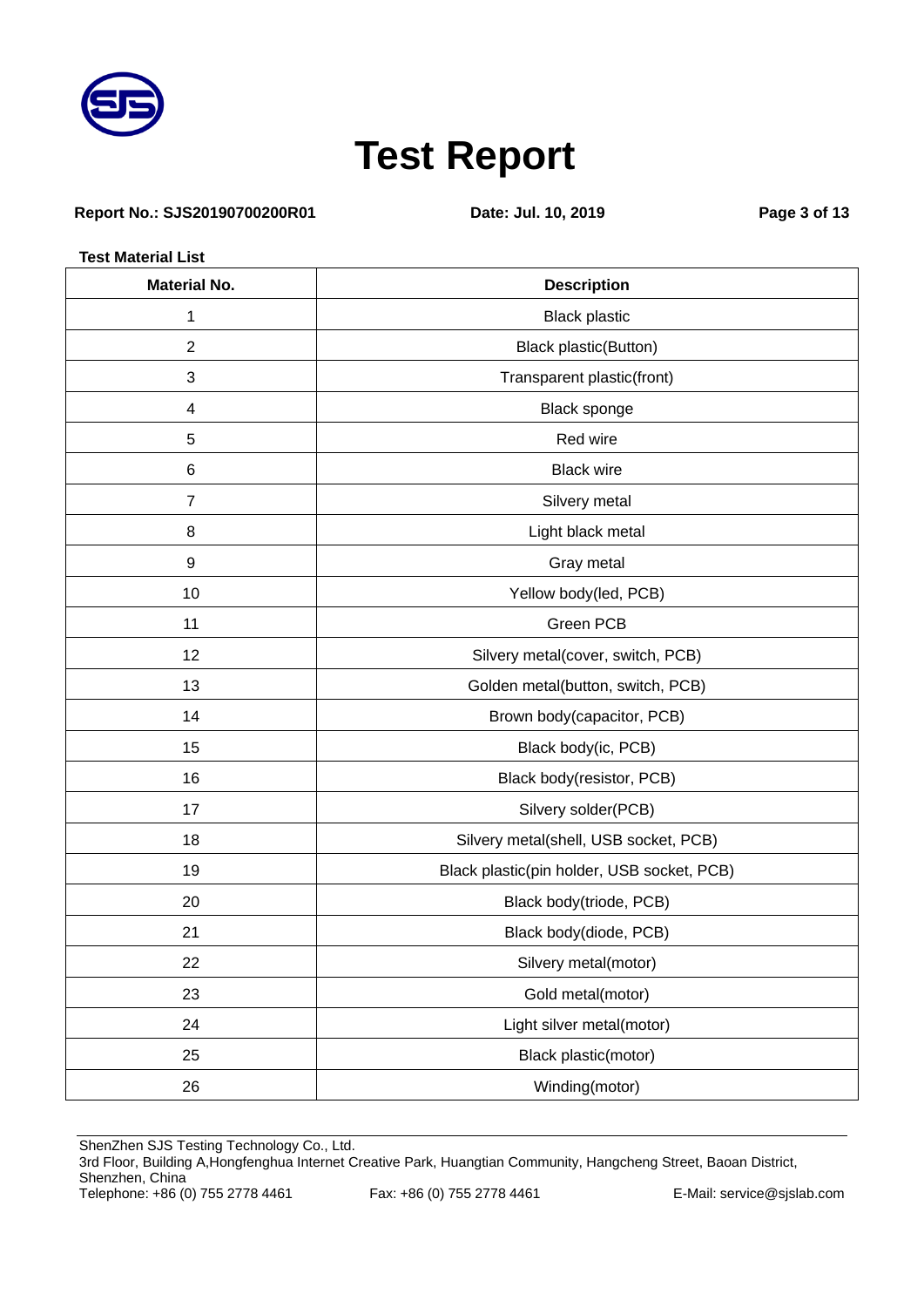

### **Report No.: SJS20190700200R01 Date: Jul. 10, 2019 Page 4 of 13**

| <b>Material No.</b> | <b>Description</b> |
|---------------------|--------------------|
|                     | Red wire(motor)    |
| 28                  | Black wire(motor)  |

**Test Result(s):**

**(1) Lead (Pb), Cadmium(Cd), Mercury(Hg), Hexavalent Chromium(Cr(VI)), Polybrominated Biphenyls (PBBs) and Polybrominated DiphenylEthers (PBDEs), Phthalates (DBP, BBP, DEHP, DIBP)**

### **Lead (Pb), Cadmium(Cd), Mercury(Hg), Hexavalent Chromium(Cr(VI))**

Test Method: With reference to IEC 62321-5: 2013, IEC62321-4: 2013+A1:2017, IEC 62321-7-1: 2015 or IEC 62321-7-2: 2017, was analyzed by Ultraviolet-visible Spectrometry (UV-Vis).

|                         | <b>EDXRF Result (1)</b> |           |           |           |           | Chemical Result <sup>(2)</sup> | Remark <sup>(3)</sup>    |                   |
|-------------------------|-------------------------|-----------|-----------|-----------|-----------|--------------------------------|--------------------------|-------------------|
| No.                     | Pb                      | Cd        | Hg        | cr        | <b>Br</b> | (mg/kg)                        |                          | <b>Conclusion</b> |
| 1                       | <b>BL</b>               | <b>BL</b> | <b>BL</b> | <b>BL</b> | <b>BL</b> | --                             |                          | Pass              |
| $\overline{\mathbf{2}}$ | <b>BL</b>               | <b>BL</b> | <b>BL</b> | <b>BL</b> | <b>BL</b> | --                             |                          | Pass              |
| $\overline{\mathbf{3}}$ | <b>BL</b>               | <b>BL</b> | <b>BL</b> | <b>BL</b> | <b>BL</b> | $\overline{\phantom{a}}$       | --                       | Pass              |
| $\overline{\mathbf{4}}$ | <b>BL</b>               | <b>BL</b> | <b>BL</b> | <b>BL</b> | <b>BL</b> | --                             | --                       | Pass              |
| 5                       | <b>BL</b>               | <b>BL</b> | <b>BL</b> | <b>BL</b> | <b>BL</b> | --                             | --                       | Pass              |
| $\bf 6$                 | <b>BL</b>               | <b>BL</b> | <b>BL</b> | <b>BL</b> | <b>BL</b> | $\mathbf{m}$                   | --                       | Pass              |
| $\overline{7}$          | <b>BL</b>               | <b>BL</b> | <b>BL</b> | <b>BL</b> | <b>BL</b> | $\overline{\phantom{a}}$       | $\overline{\phantom{a}}$ | Pass              |
| 8                       | <b>BL</b>               | <b>BL</b> | <b>BL</b> | <b>BL</b> | <b>NA</b> | --                             | --                       | Pass              |
| $\overline{9}$          | <b>BL</b>               | <b>BL</b> | <b>BL</b> | <b>BL</b> | <b>NA</b> | --                             | $\overline{\phantom{a}}$ | Pass              |
| 10                      | <b>BL</b>               | <b>BL</b> | <b>BL</b> | <b>BL</b> | <b>BL</b> | --                             | --                       | Pass              |
| 11                      | <b>BL</b>               | <b>BL</b> | <b>BL</b> | <b>BL</b> | X         | PBBs: N.D.<br>PBDEs: N.D.      |                          | Pass              |
| 12                      | <b>BL</b>               | <b>BL</b> | <b>BL</b> | <b>BL</b> | <b>NA</b> | $\overline{\phantom{a}}$       | --                       | Pass              |
| 13                      | <b>BL</b>               | <b>BL</b> | <b>BL</b> | <b>BL</b> | <b>NA</b> | $\overline{\phantom{a}}$       | $\overline{\phantom{a}}$ | Pass              |
| 14                      | <b>BL</b>               | <b>BL</b> | BL        | <b>BL</b> | <b>BL</b> | $\overline{\phantom{a}}$       | $\overline{\phantom{a}}$ | Pass              |
| 15                      | <b>BL</b>               | <b>BL</b> | <b>BL</b> | <b>BL</b> | <b>BL</b> | $\overline{\phantom{a}}$       | $\overline{\phantom{a}}$ | Pass              |
| 16                      | <b>BL</b>               | <b>BL</b> | <b>BL</b> | <b>BL</b> | <b>BL</b> | --                             | --                       | Pass              |
| 17                      | <b>BL</b>               | <b>BL</b> | <b>BL</b> | <b>BL</b> | <b>NA</b> | --                             | --                       | Pass              |
| 18                      | <b>BL</b>               | <b>BL</b> | <b>BL</b> | <b>BL</b> | <b>NA</b> | $\overline{\phantom{a}}$       | --                       | Pass              |
| 19                      | <b>BL</b>               | <b>BL</b> | <b>BL</b> | <b>BL</b> | <b>BL</b> | --                             | --                       | Pass              |
| 20                      | <b>BL</b>               | <b>BL</b> | <b>BL</b> | <b>BL</b> | <b>BL</b> | --                             |                          | Pass              |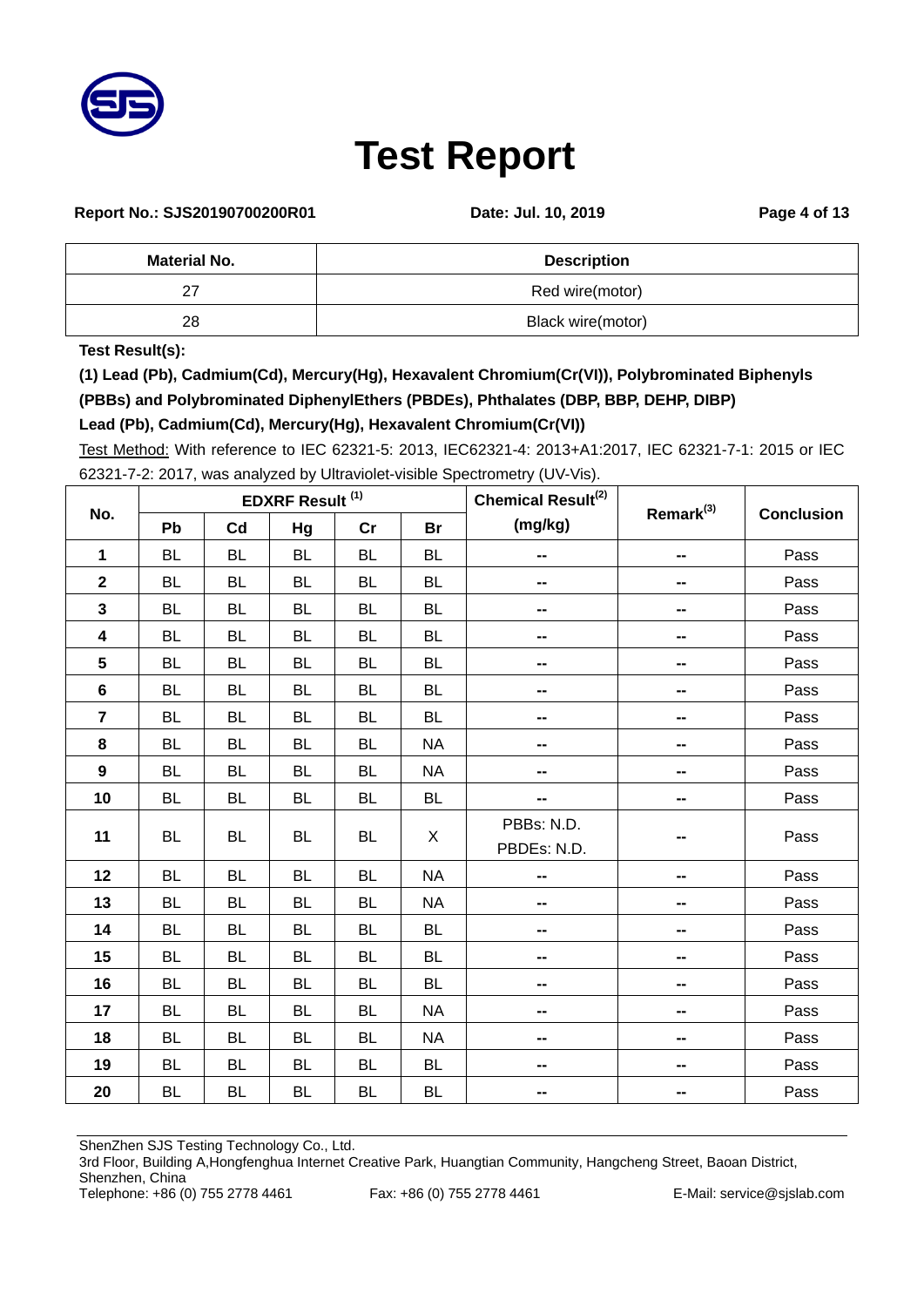

#### **Report No.: SJS20190700200R01 Date: Jul. 10, 2019 Page 5 of 13**

|     |           |                | <b>EDXRF Result (1)</b> |           |           | Chemical Result <sup>(2)</sup> | Remark <sup>(3)</sup>    |                   |
|-----|-----------|----------------|-------------------------|-----------|-----------|--------------------------------|--------------------------|-------------------|
| No. | Pb        | C <sub>d</sub> | Hg                      | cr        | <b>Br</b> | (mg/kg)                        |                          | <b>Conclusion</b> |
| 21  | <b>BL</b> | <b>BL</b>      | <b>BL</b>               | <b>BL</b> | <b>BL</b> | $\sim$                         | $\blacksquare$           | Pass              |
| 22  | <b>BL</b> | <b>BL</b>      | <b>BL</b>               | <b>BL</b> | <b>BL</b> | $\qquad \qquad \blacksquare$   | $\overline{\phantom{a}}$ | Pass              |
| 23  | <b>BL</b> | <b>BL</b>      | <b>BL</b>               | <b>BL</b> | <b>BL</b> | $\sim$                         | $\overline{\phantom{a}}$ | Pass              |
| 24  | <b>BL</b> | <b>BL</b>      | <b>BL</b>               | <b>BL</b> | <b>BL</b> | $\hspace{0.05cm}$              | $\blacksquare$           | Pass              |
| 25  | <b>BL</b> | <b>BL</b>      | <b>BL</b>               | BL        | BL        | $\sim$                         | $\blacksquare$           | Pass              |
| 26  | <b>BL</b> | <b>BL</b>      | <b>BL</b>               | <b>BL</b> | <b>BL</b> | $\mathbf{m}$                   | $\blacksquare$           | Pass              |
| 27  | <b>BL</b> | <b>BL</b>      | <b>BL</b>               | BL        | BL        | $\sim$                         | $\blacksquare$           | Pass              |
| 28  | <b>BL</b> | <b>BL</b>      | <b>BL</b>               | <b>BL</b> | BL        | $\mathbf{m}$                   | $\blacksquare$           | Pass              |

Remark:

(1) ①Results are obtained by EDXRF for primary screening, and further wet chemical testing by ICP-OES (for Cd,

Pb, Hg), UV-VIS (for Cr(VI)) and GC/MS (for PBBs, PBDEs) is recommended to be performed, if an inconclusive result was found (as "X" in below table) (unit: mg/kg).

 $@OL = Over Limit, BL = Below Limit, X = Inconclusive, NA = Not Applicable.$ 

③The EDXRF screening test for RoHS elements – The reading may be different to the actual content in the sample be of non-uniformity composition.

| Element   | Polymer                          | Metal                                              | <b>Composite Materials</b>    |  |
|-----------|----------------------------------|----------------------------------------------------|-------------------------------|--|
| Cd        | BL ≤(70-3σ)< X <(130+3σ)≤        | BL ≤(70-3σ)< X <(130+3σ)≤                          | LOD < X <(150+3 $\sigma$ )≤   |  |
|           | OL                               | OL.                                                | OL                            |  |
| <b>Pb</b> | L ≤(700-3σ)< X <(1300+3σ)≤       | BL $\leq$ (700-3 $\sigma$ )< X <(1300+3 $\sigma$ ) | BL ≤(500-3σ)< X               |  |
|           | <b>OL</b>                        | $\leq$                                             | $\langle$ (1500+3σ) $\leq$ OL |  |
|           |                                  | 0L                                                 |                               |  |
| Hg        | BL $\leq$ (700-3σ)< X <(1300+3σ) | BL $\leq$ (700-3 $\sigma$ )< X <(1300+3 $\sigma$ ) | BL ≤(500-3σ)< X               |  |
|           |                                  | $\leq$                                             | $\langle$ (1500+3σ) $\leq$ OL |  |
|           | OL.                              | 0L                                                 |                               |  |
| Br        | $BL \le (300-3\sigma) < X$       | NA                                                 | BL $\le$ (250-3σ)< X          |  |
| Cr        | BL $\leq$ (700-3σ)< X            | BL $\leq$ (700-3σ)< X                              | BL $\le$ (500-3σ)< X          |  |

Units and limits in EU RoHS Directive 2011/65/EU:

| ∹lemen⊾            | ים                               | u        | ٦C | Cr(VI)<br>' اب | ססם<br>'BBs(single. | PBDEs(single |
|--------------------|----------------------------------|----------|----|----------------|---------------------|--------------|
| Chan7hon<br>$C$ IC | Tooting.<br>$I$ cohnology $I$ 'o | $+ \sim$ |    |                |                     |              |

ShenZhen SJS Testing Technology Co., Ltd.

3rd Floor, Building A, Hongfenghua Internet Creative Park, Huangtian Community, Hangcheng Street, Baoan District, Shenzhen, China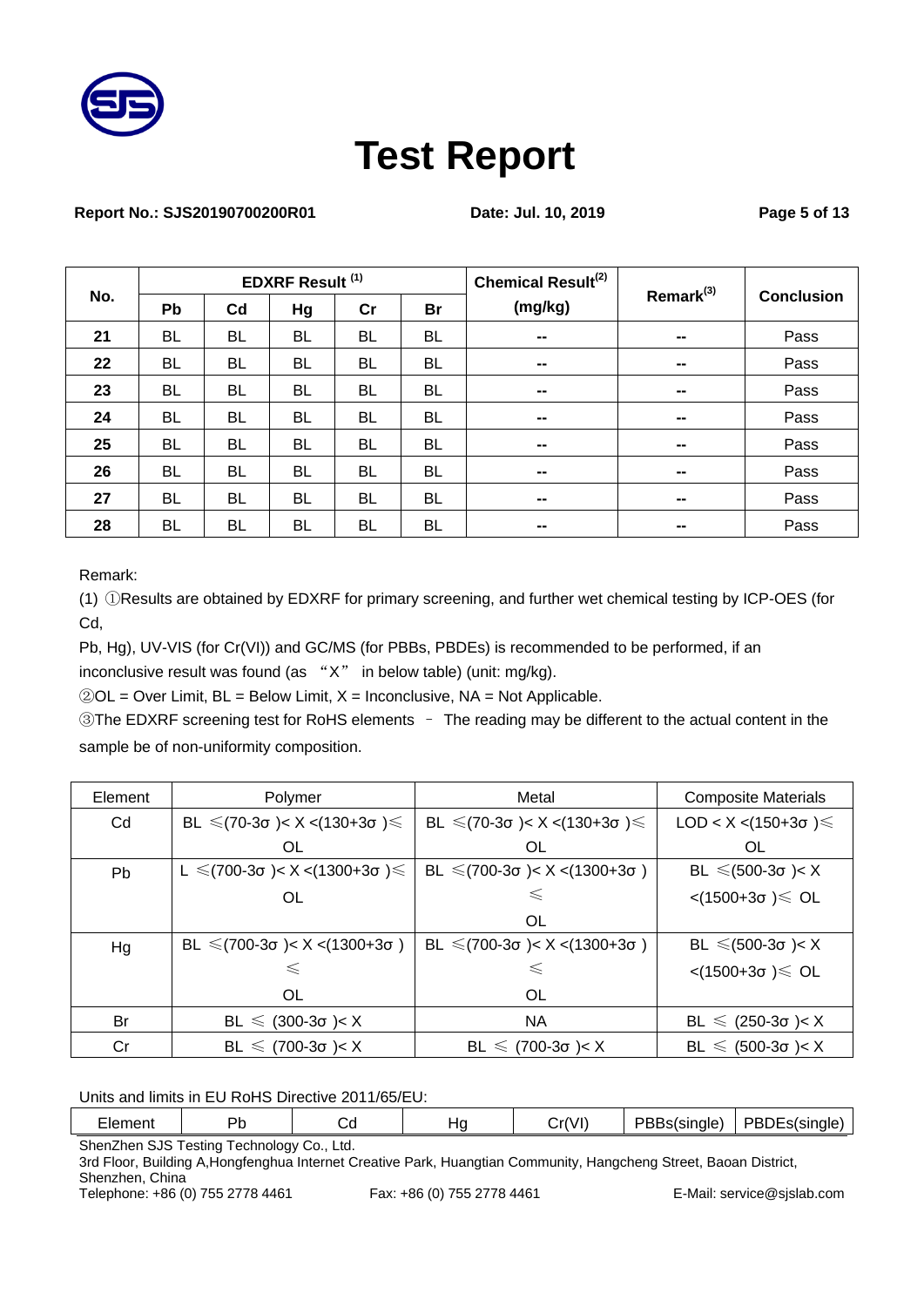

| Report No.: SJS20190700200R01 |       |       | Date: Jul. 10, 2019 |       |       | Page 6 of 13 |
|-------------------------------|-------|-------|---------------------|-------|-------|--------------|
| Jnit                          | mg/kg | mg/kg | mg/kg               | mg/kg | mg/kg | mg/kg        |
| _imit                         | 1000  | 1000  | 1000                | 1000  | 1000  | 1000         |

(2)  $\circled{1}$  mg/kg = ppm = 0.0001%, N.D. = Not Detected (Less than RL).

②Unit and RL (Report limit) in wet chemical test.

| Element | Dh    | Cd    | Ηq    | Cr(VI) | PBBs(single) | PBDEs(single) |
|---------|-------|-------|-------|--------|--------------|---------------|
| Unit    | mg/kg | mg/kg | mg/kg | mg/kg  | mg/kg        | mg/kg         |
| Limit   |       |       |       |        |              |               |

③According to IEC 62321-7-1:2015, result on Cr(VI) for metal sample is shown as Positive/Negative.

Negative = Absence of Cr(VI) coating, Positive = Presence of Cr(VI) coating.

Storage condition and production date of the tested sample are unavailable and thus results of Cr(VI) represent status of the sample at the time of testing.

④ According to IEC 62321-3-1:2013, this column represents the results of wet chem test.

(3) This column represents the exempted decoration of material or other related testing sample's information.

### **(2) Phthalates (DBP, BBP, DEHP, DIBP) content**

Test Method: IEC 62321-8: 2017, analyzed by gas chromatographic- mass spectrometer (GC-MS).

| <b>Substances</b>   | <b>DBP</b>     | <b>BBP</b> | <b>DEHP</b>    | <b>DIBP</b> |                   |
|---------------------|----------------|------------|----------------|-------------|-------------------|
| CAS No.             | 84-74-2        | 85-68-7    | $117 - 81 - 7$ | 84-69-5     |                   |
| Limit (mg/kg)       | 1000           | 1000       | 1000           | 1000        | <b>Conclusion</b> |
| RL (mg/kg)          | 30             | 30         | 30             | 30          |                   |
| <b>Material No.</b> | Result (mg/kg) |            |                |             |                   |
| 1                   | N.D.           | N.D.       | N.D.           | N.D.        | <b>PASS</b>       |
| $\overline{2}$      | N.D.           | N.D.       | N.D.           | N.D.        | <b>PASS</b>       |
| 3                   | N.D.           | N.D.       | N.D.           | N.D.        | <b>PASS</b>       |
| $\overline{4}$      | N.D.           | N.D.       | N.D.           | N.D.        | <b>PASS</b>       |
| 5                   | N.D.           | N.D.       | N.D.           | N.D.        | <b>PASS</b>       |
| 6                   | N.D.           | N.D.       | N.D.           | N.D.        | <b>PASS</b>       |
| 19                  | N.D.           | N.D.       | N.D.           | N.D.        | <b>PASS</b>       |
| 25                  | N.D.           | N.D.       | N.D.           | N.D.        | <b>PASS</b>       |

**Note:** 1. mg/kg = milligram per kilogram (ppm).

2. RL = report limit.

3rd Floor, Building A,Hongfenghua Internet Creative Park, Huangtian Community, Hangcheng Street, Baoan District, Shenzhen, China

Telephone: +86 (0) 755 2778 4461 Fax: +86 (0) 755 2778 4461 E-Mail: service@sjslab.com

ShenZhen SJS Testing Technology Co., Ltd.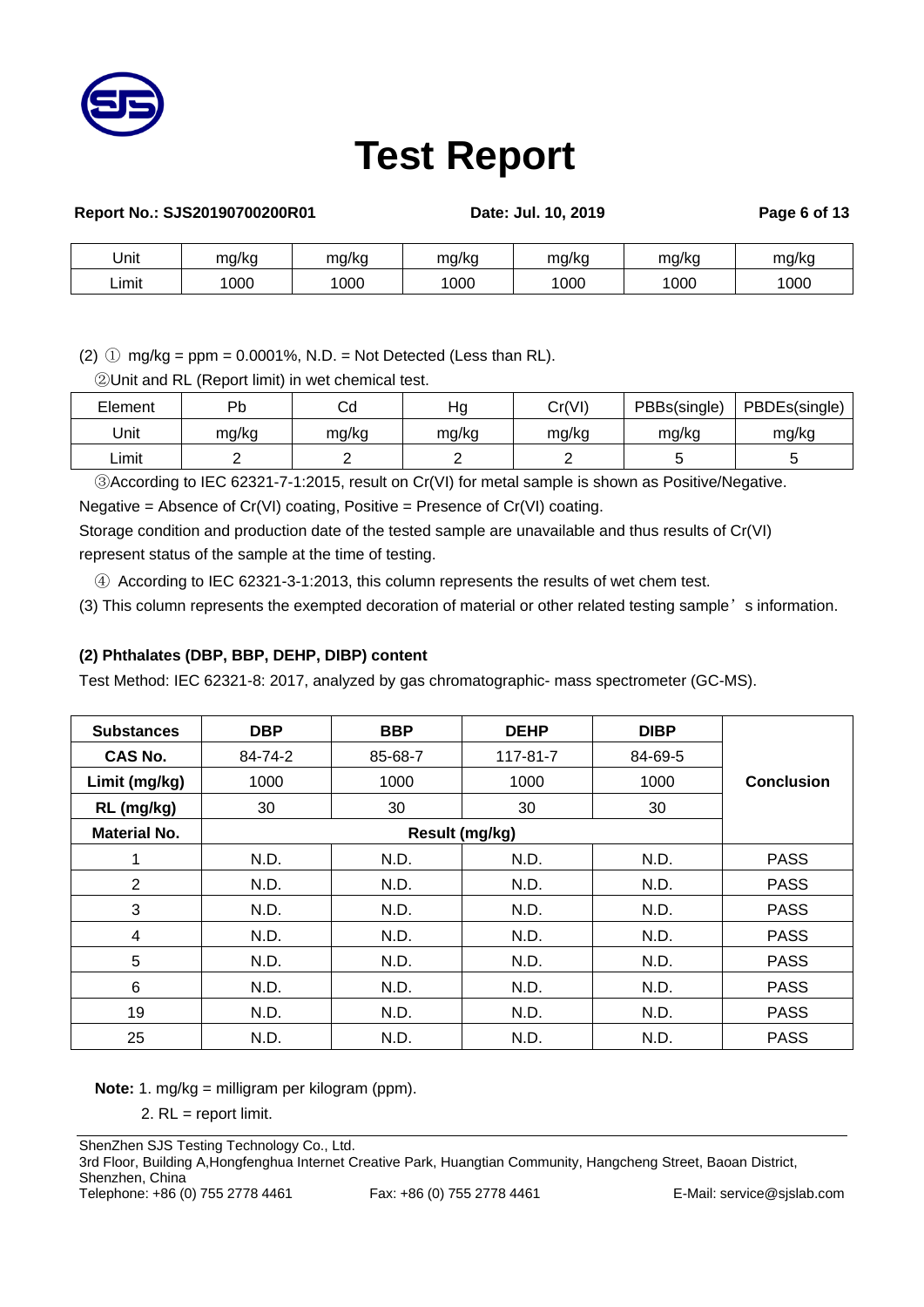

#### **Report No.: SJS20190700200R01 Date: Jul. 10, 2019 Page 7 of 13**

3. N.D.=not detected(less than RL).

### **Test Process Flow**

1. Lead, Cadmium, Mercury

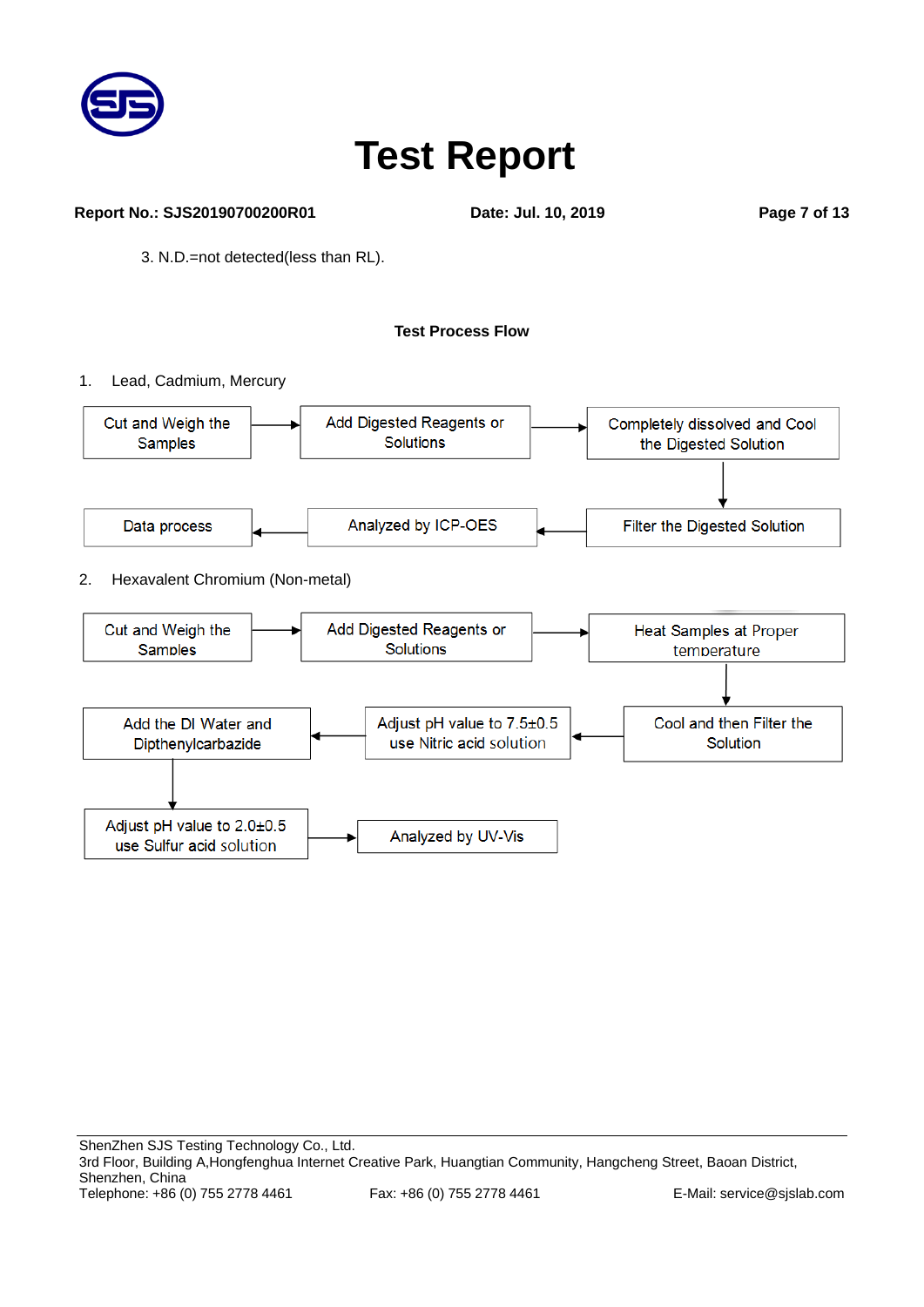

#### **Report No.: SJS20190700200R01 Date: Jul. 10, 2019 Page 8 of 13**

Hexavalent Chromium (Metal)



### 3. PBBs & PBDEs, Phthalates

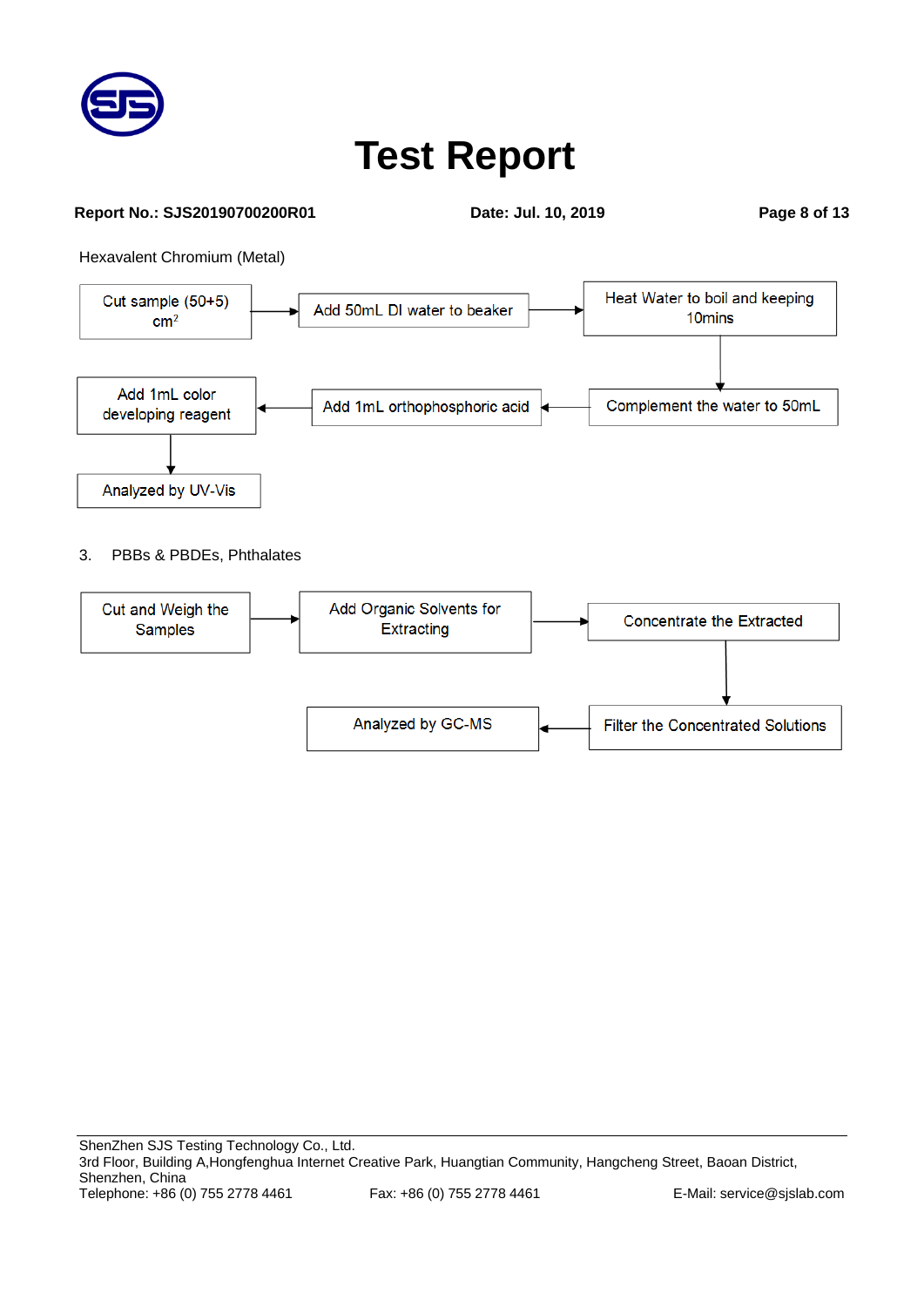

#### **Report No.: SJS20190700200R01 Date: Jul. 10, 2019 Page 9 of 13**

**Photo(s) of Sample:**



ShenZhen SJS Testing Technology Co., Ltd. 3rd Floor, Building A, Hongfenghua Internet Creative Park, Huangtian Community, Hangcheng Street, Baoan District, Shenzhen, China Telephone: +86 (0) 755 2778 4461 Fax: +86 (0) 755 2778 4461 E-Mail: service@sjslab.com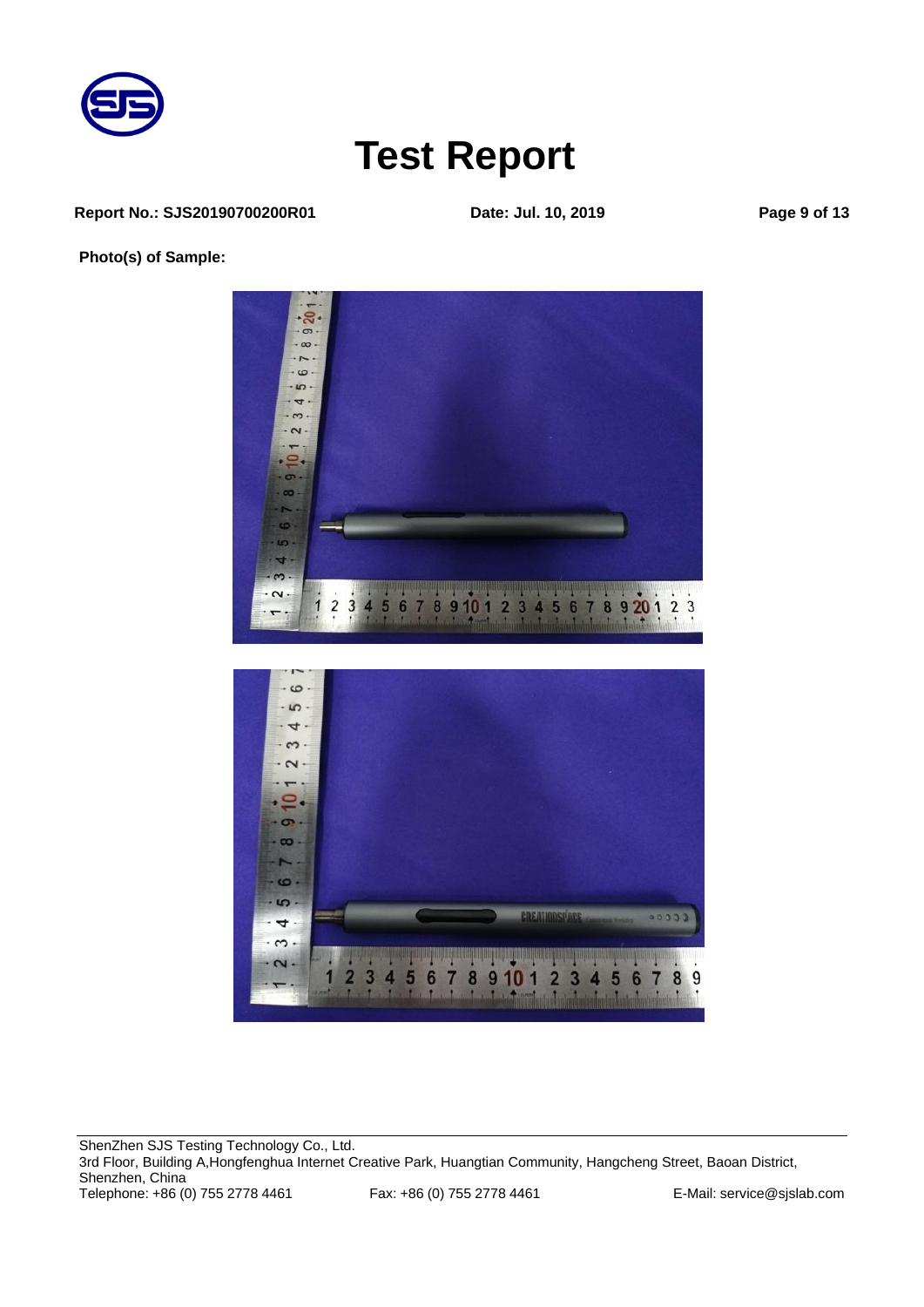

#### **Report No.: SJS20190700200R01 Date: Jul. 10, 2019 Page 10 of 13**



ShenZhen SJS Testing Technology Co., Ltd. 3rd Floor, Building A, Hongfenghua Internet Creative Park, Huangtian Community, Hangcheng Street, Baoan District, Shenzhen, China Telephone: +86 (0) 755 2778 4461 Fax: +86 (0) 755 2778 4461 E-Mail: service@sjslab.com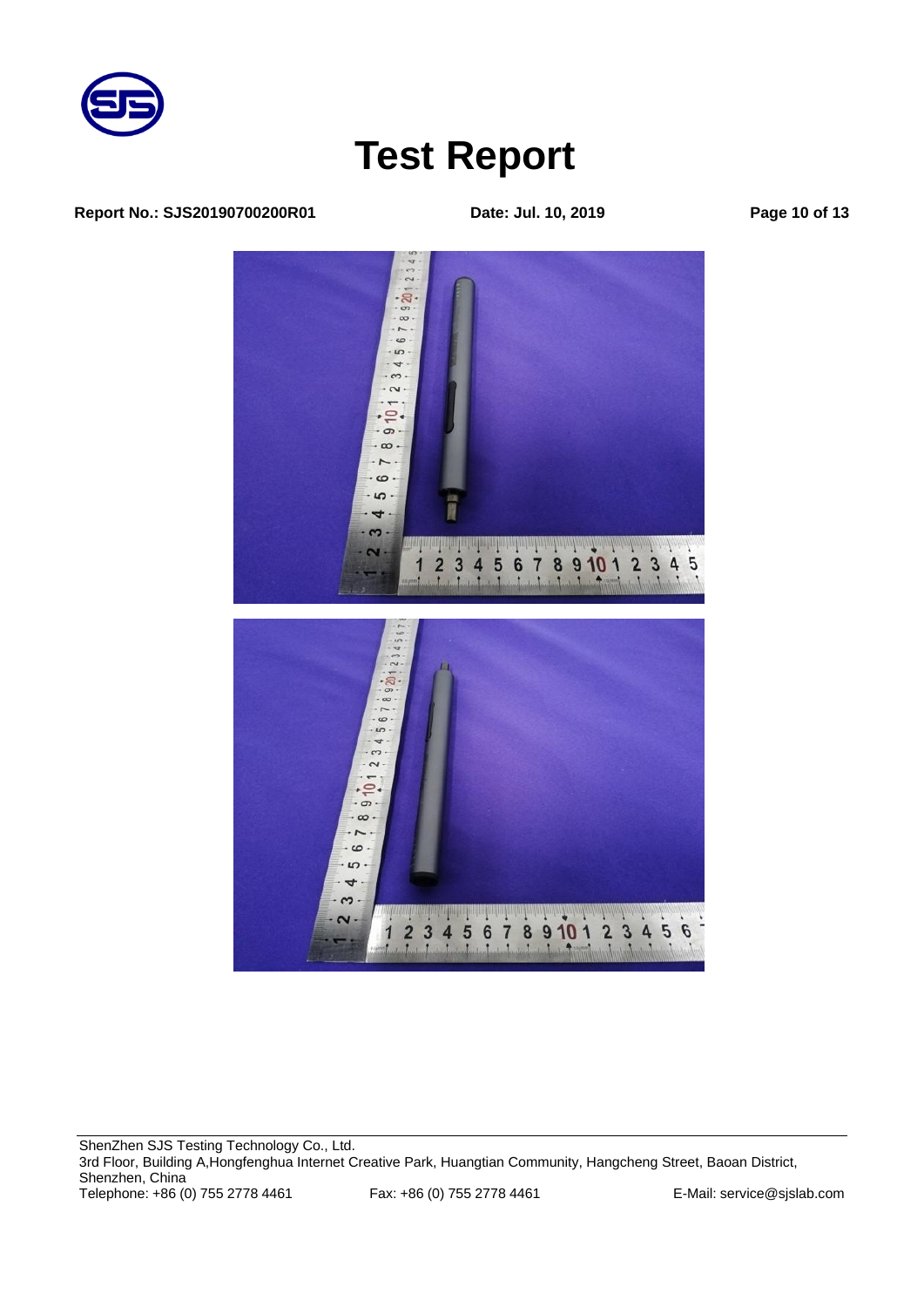

#### **Report No.: SJS20190700200R01 Date: Jul. 10, 2019 Page 11 of 13**

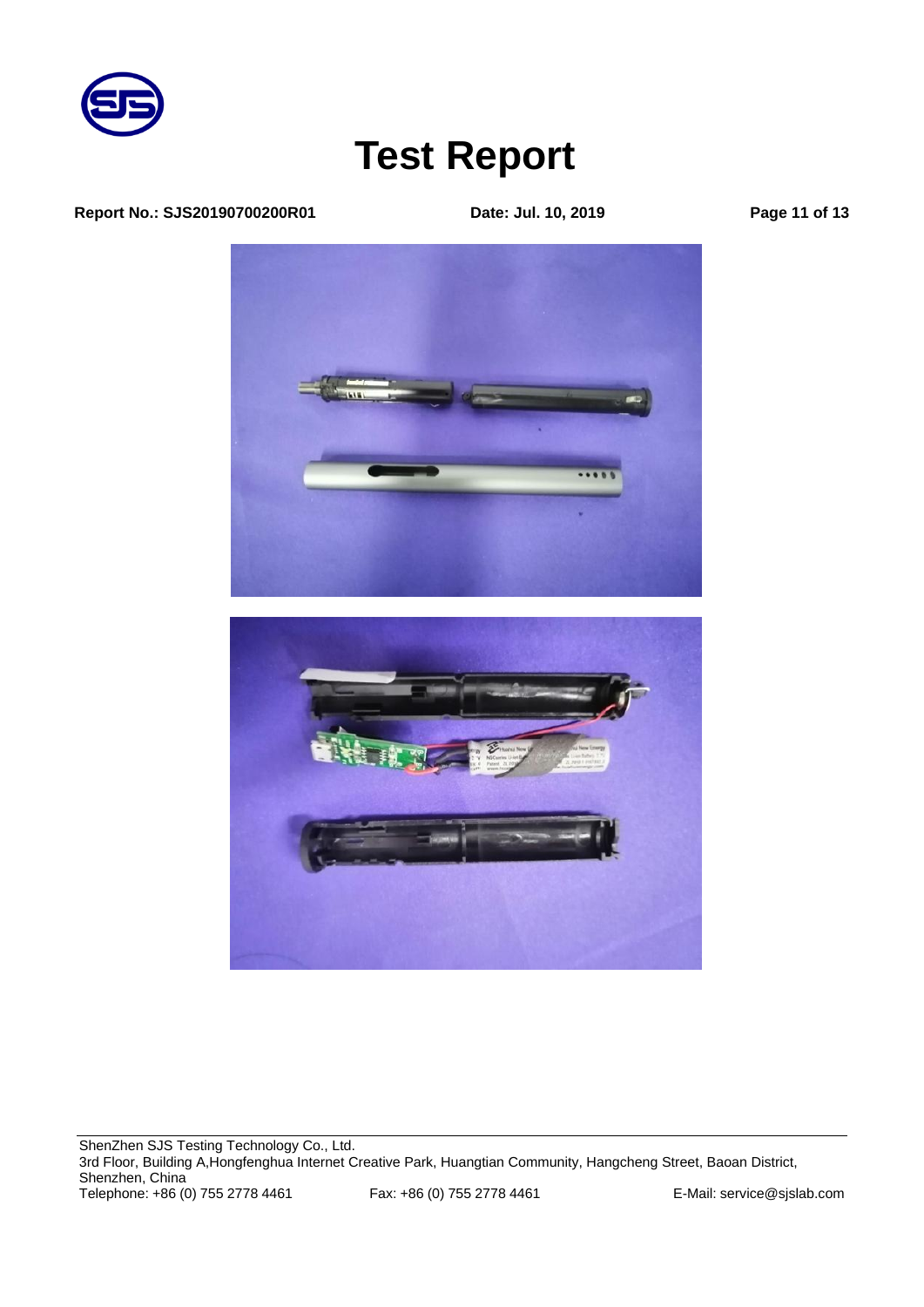

### **Report No.: SJS20190700200R01 Date: Jul. 10, 2019 Page 12 of 13**





ShenZhen SJS Testing Technology Co., Ltd. 3rd Floor, Building A,Hongfenghua Internet Creative Park, Huangtian Community, Hangcheng Street, Baoan District, Shenzhen, China Telephone: +86 (0) 755 2778 4461 Fax: +86 (0) 755 2778 4461 E-Mail: service@sjslab.com